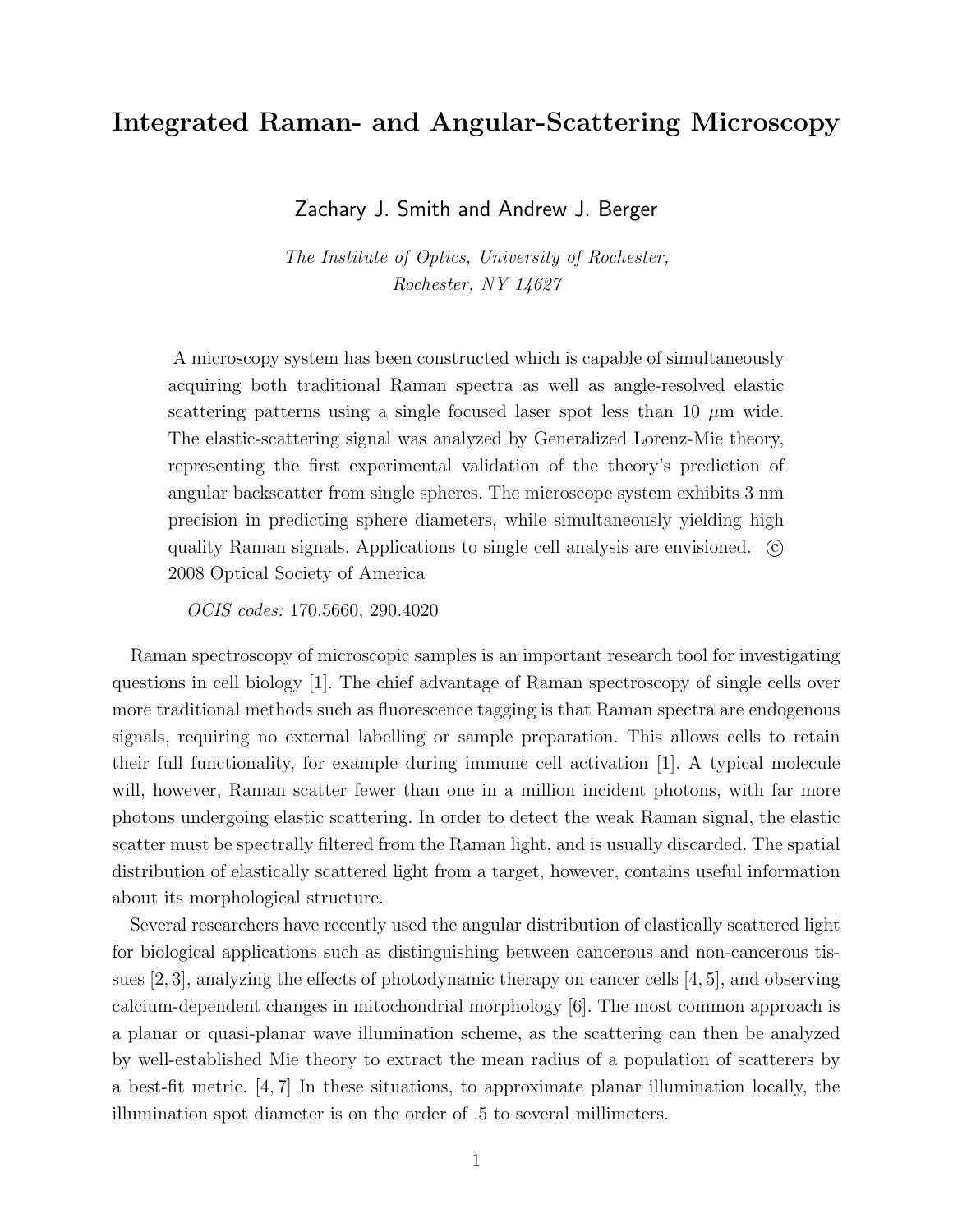More recent extensions of Mie theory, describing scattering from Gaussian beams, imply that it should be possible to extract size information using the focused laser beams required for Raman micro-spectroscopy, even though the wavefronts have significant angular content [8]. One example of these extensions is Generalized Lorenz-Mie theory (GLMT) [9]. Briefly, Mie theory may be described as an eigenfunction problem where a plane wave is decomposed into a basis set of associated Legendre functions, and each of these basis functions is scattered by a sphere with different amplitudes depending on the radius of the sphere and its refractive index relative to the surrounding medium. [10] GLMT decomposes non-planar wavefronts in the spherical basis set in the same manner, yielding different weights for each term in the infinite sum of basis functions. In the general case of a scatterer removed from the beam waist in x, y, and z, the weights are laborious to compute, and are given in detail by Lock. [11] However, in the special case of a sphere centered in the Gaussian beam the weights are of the same order of complexity as in the traditional Mie theory case, and are given explicitly by Grehan et al. [9] This case was assumed in the analysis below.

We modified a home-built epi-Raman microscope to add an angular scattering channel as shown schematically in Figure 1. A 785 nm laser source ( $\mu$ Laser Systems, Garden Grove, CA) with a linearly polarized, single spatial mode output is coupled via a dichroic beamsplitter (Semrock, Rochester, NY) into a Nikon inverted microscope equipped with a 60x water immersion objective  $(NA = 1.0)$ . The incident light under-fills the back-aperture of the microscope objective by a factor of 6 in order to obtain an approximately 6  $\mu$ m Gaussian beam waist in the sample plane. This spot diameter was chosen to be slightly larger than the bead sizes discussed in this paper, but the spot size may be freely adjusted to suit the needs of other applications. In the Raman arm of the collection system, back-scattered, Stokes-shifted light is passed by the dichroic element and a holographic notch filter (Kaiser, Ann Arbor, MI), focused onto an optical fiber, and introduced into an imaging spectrograph and CCD array (Andor, Belfast, Northern Ireland). To provide an elastic scattering channel, a polarization-insensitive Fresnel beam-sampler pair inserted prior to the dichroic element picks off .16% of the return light. A lens placed in this path relays the microscope objective's back focal plane to a second CCD array (Andor, Belfast, Northern Ireland), obtaining a twodimensional scattergram that Fourier-maps angular scattering intensity at different polar  $(\theta)$  and azimuthal  $(\phi)$  angles into different spatial locations in the image. This mapping is identical to that employed by other elastic scattering microscopes [5].

Polystyrene beads (Duke Scientific, Fremont, CA) were suspended in water and placed in a chamber constructed of a disc of 10 mil thick  $FEP$  Teflon $\mathcal{R}$  (Integument, Tonawanda, NY) held in a metal coverslip holder (Molecular Probes, Carlsbad, CA), shown in the inset to Figure 1. The Teflon<sup>®</sup> was chosen for its optical clarity and close index match to water (n=1.343, manufacturer specification), ensuring that the bead is surrounded by a nearly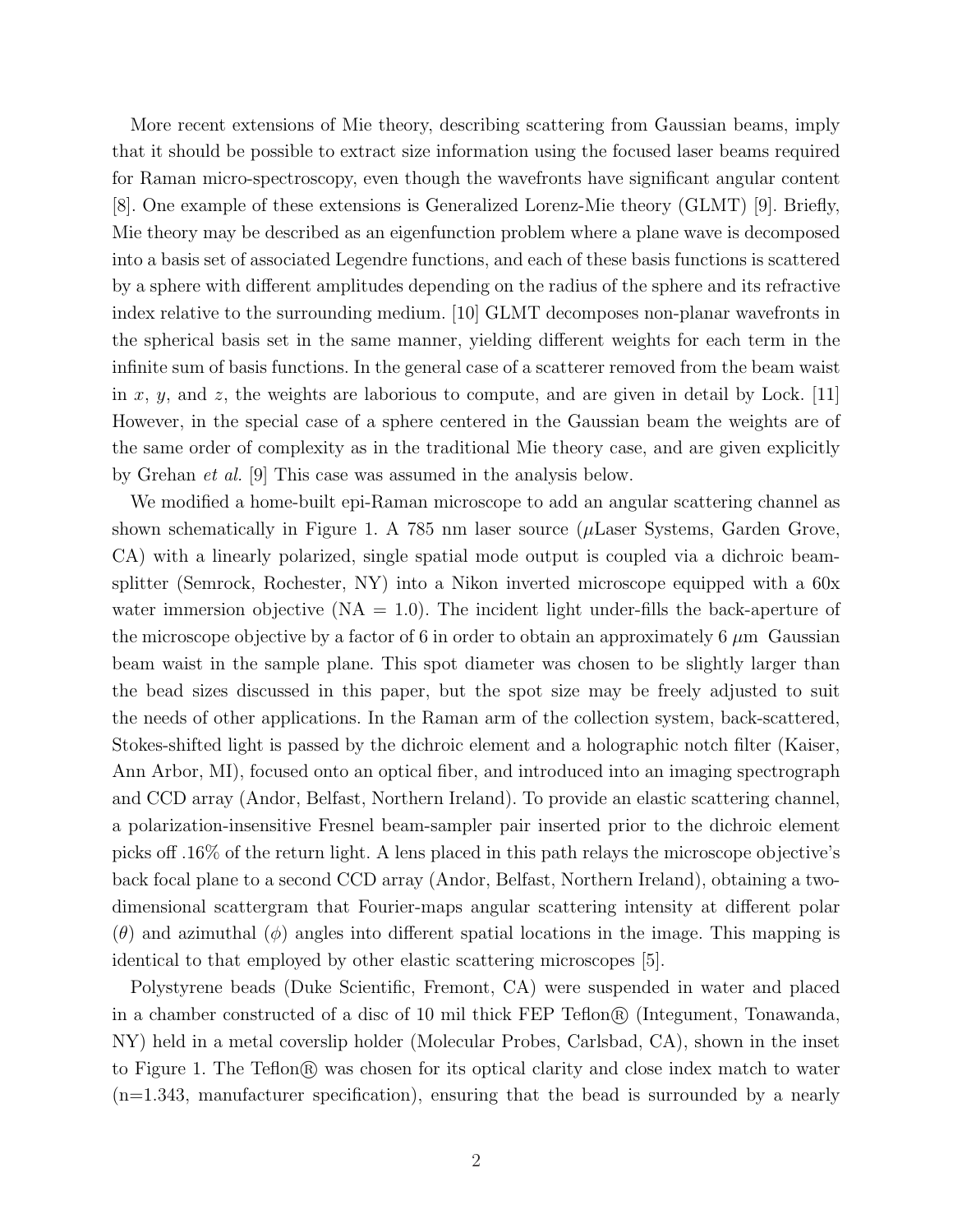uniform refractive index. In the sample plane individual beads resting on the  $T$ eflon $\mathbb{R}$  were centered by hand within the laser beam focus, and illuminated with 10 mJ for the elastic scattering measurements.

Scattering data from this system and associated analysis are shown in Figure 2. Figures 2 (a), (c), (e), and (g) show noticeably different experimental scattergrams obtained from 4 different single polystyrene beads. Figure 2 (i) shows a one-dimensional log-scale cutthrough of the two-dimensional data shown in Figure 2 (c), corresponding to the angular range  $\theta = 192^{\circ}$  to  $219^{\circ}$  at  $\phi = 0$ , indicated by the white line. The angular range  $\theta = 180^{\circ}$ to 192◦ is obscured by a direct back reflection from the microscope objective, while angles above 219◦ are outside the collection cone defined by the microscope objective's numerical aperture. Several 1-d slices through the data (at  $\phi = 0, 45, 90, 135$ ) were compared to theory curves calculated for sphere diameters ranging from 1 to 12 microns, with 20 nm spacing, with goodness of fit being determined by a standard reduced  $\chi^2$  metric [12]. To emphasize the sensitivity of the fit to sphere diameter, values of  $1/\chi^2$  for the bead of Figure 2 (c) are shown in Figure 2 (j). There is a clear maximum, corresponding to a best-fit diameter, at d = 4.18  $\mu$ m. The full GLMT prediction for all  $\theta$  and  $\phi$  values, shown in Figure 2(d), reproduces all of the major features of the experimental data. To test the repeatability of the elastic scattering measurements against noise and slight changes in alignment, a single bead was moved in and out of the beam and measured a total of 10 independent times.  $\chi^2$ optimization yielded identical results for all 10 measurements within the 20 nm resolution set by the spacing between calculated theory curves. The analysis was then repeated using more finely spaced theory curves centered at the best-fit point from the coarsely spaced analysis (60 nm on either side of the best-fit point, with 1 nm spacing). With the more finely spaced analysis, the standard deviation of the predicted diameters was 3 nm. The predicted diameter returned by our analysis was only weakly sensitive to refractive index fluctuations in the second decimal place, so our final analysis assumed the manufacturer specified refractive index value for the polystyrene spheres  $(n = 1.59)$ . In cases where the refractive index is not known a priori, such as for organelles within a cell, this parameter can be fit simultaneously [5].

This same 2-step  $\chi^2$  analysis was performed on the other three beads, producing the bestfit scattergrams shown in Figures 2 (b), (f), and (h), again reproducing all of the major experimental features. The four beads' predicted diameters of 4.266, 4.190, 2.019, and 5.011  $\pm$  .003  $\mu$ m are all plausible. Beads (a), (c), and (g) were selected from a distribution of spheres with a quoted mean diameter of 5  $\mu$ m  $\pm$  .3 $\mu$ m, while bead (e) is from a 2  $\mu$ m  $\pm$  $0.02\mu$ m distribution. Although the predicted sizes for the beads in Figures 2 (a) and (c) are beyond  $2\sigma$  of the manufacturer's distributions, estimates of the beads' diameters based on captured white light microscope images revealed them to be closer to  $4\mu$ m than  $5\mu$ m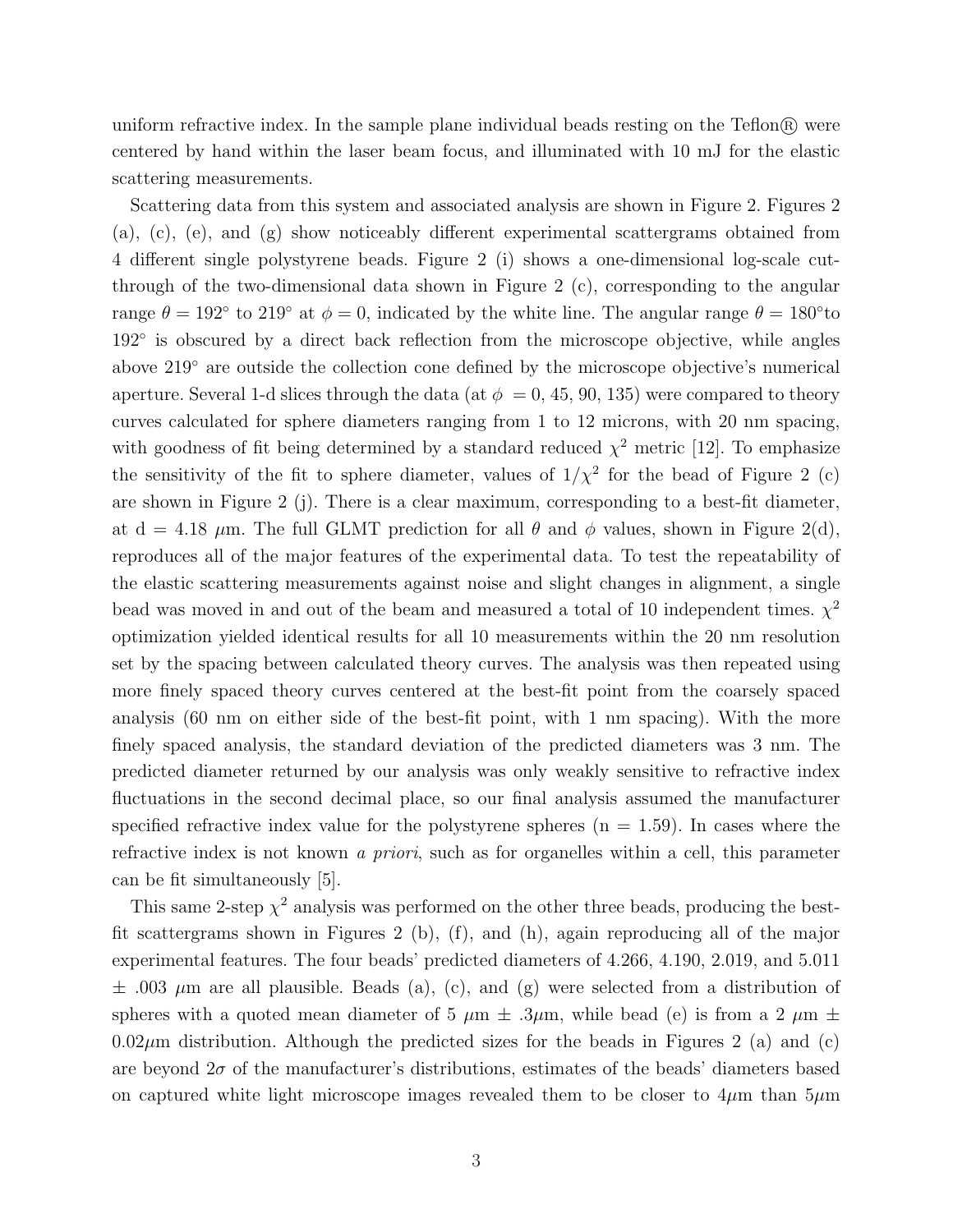in size, unlike other beads studied from the same population. Obtaining scattergrams from individual outliers is one of the advantages of being able to size single particles. Sensitivity to bead size is most evident in comparing Figures 2 (a) and (c), where the scattergrams are visibly different but are well-modeled using diameters that differ by only 80 nm. The scattergram in Figure 2 (e), meanwhile, is radically different from the other three patterns, corresponding to its originating from a substantially smaller bead.

The system is also capable of taking simultaneous Raman spectra of the scattering target, as demonstrated by the Raman spectrum of a single polystyrene bead shown in Figure 2 (k). The total delivered energy to the bead for the Raman acquisition was approximately 100 mJ, starting simultaneously with the elastic scattering acquisition but continuing for 10 times longer to improve signal to noise. The spectrum has been background corrected to remove the spectral contributions from the Teflon $\mathbb{R}$  substrate, water, and the microscope objective. The Raman spectrum can be analyzed to determine chemical components and mode vibrations. For example, the peak at  $1003 \text{ cm}^{-1}$  is attributed to the  $\nu_{12}$  out-of-plane bending mode of polystyrene's carbon rings [13].

Currently, fits of experiment to theory using traditional Mie theory are about as GLMT fits, given the present experimental conditions, bead radius, and beam waist size. However, this would not be the case if system noise were improved, if the beam was focused more tightly, or if the bead more totally filled the beam waist. As noted already, the scattergram in Figure 2 (h) is the GLMT model for the best-fit diameter  $(d = 5.011$  microns). The pattern in Figure 2 (l), which depicts the Mie theory prediction for a bead of the same diameter, exhibits a simpler pattern of rings that bears less resemblance to the measured data.

In conclusion, the results presented here demonstrate that collecting the elastically scattered light in a traditional Raman microscope yields an extra dimension of information with no modifications to the illumination system beyond what is needed for a normal Raman microscope. Using both collection channels, the target can now be characterized both chemically and morphologically. Following this validation on the test case of polystyrene beads, future experiments are planned for single cells. Preliminary results indicate that such scattergrams, while noticeably different between cell types, contain fixed speckle patterns. Because this is not seen in Mie-scattering studies using collimated beams and many cells, we tentatively attribute the speckle to coherent interferences among the relatively smaller number of contributing scatterers, whose positions are not changing appreciably during the measurement. [14] This effect could be mitigated, however, by making multiple measurements from the same cell while slightly varying either the cell position or the beam properties. By averaging these measurements together, the amplitude of coherent oscillations in the final pattern should be reduced, permitting the traditional assumption that the total pattern of multiple scatterers is an incoherent sum of individual scattering patterns.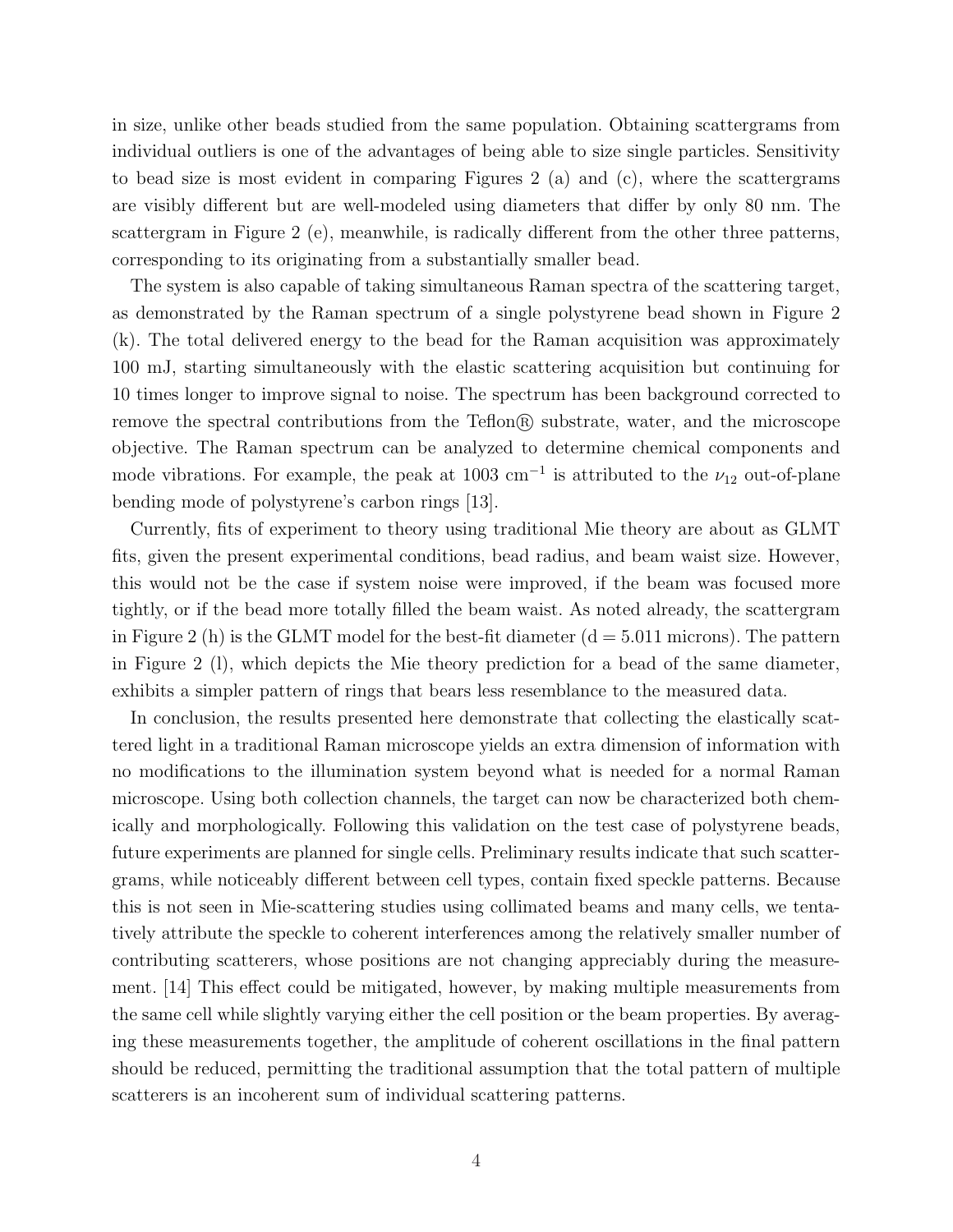The authors wish to thank Thomas Foster and Thomas Brown for their many helpful and illuminating discussions. This work was supported in part by NIH grant 1-R21-DE016111- 01A1.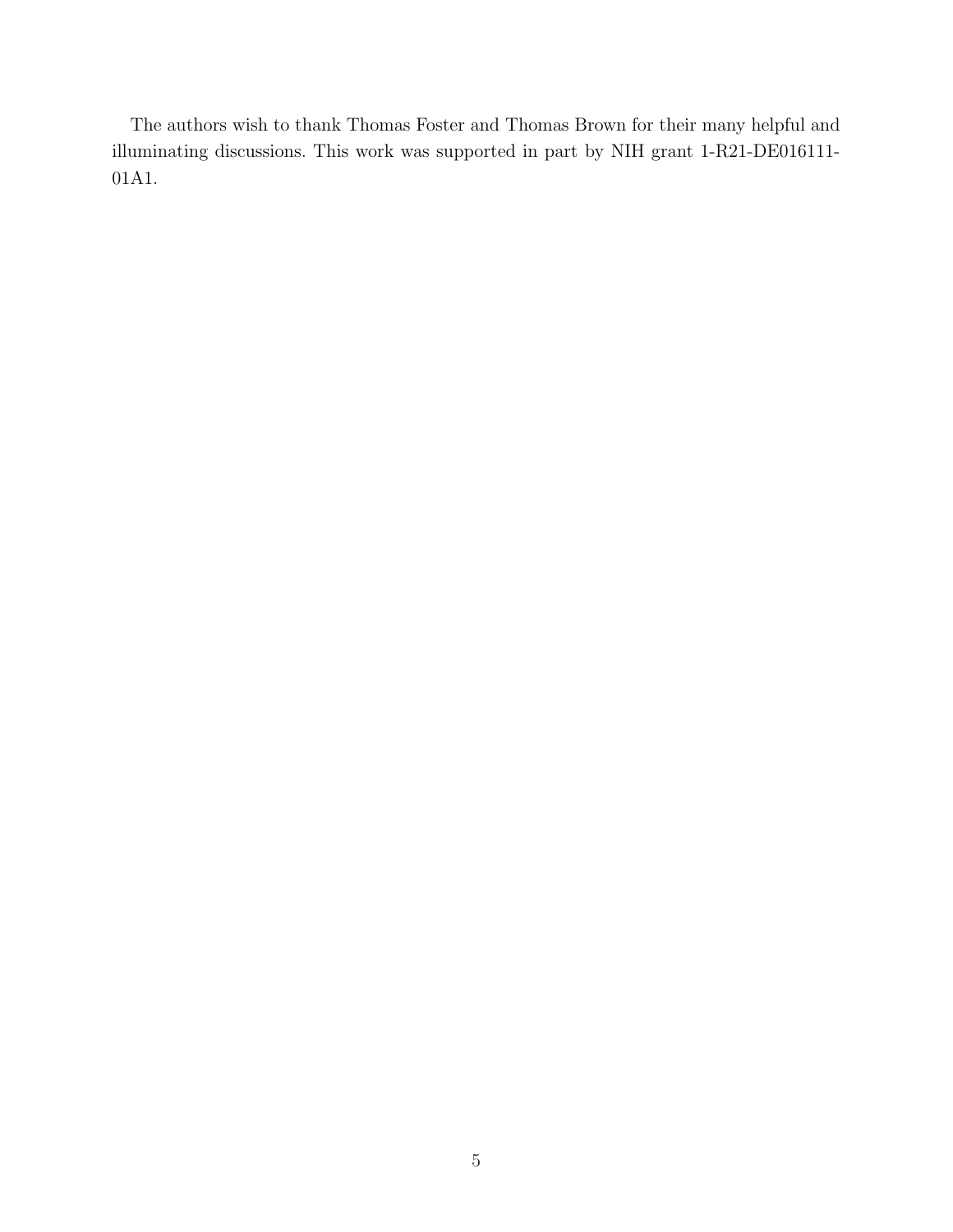## References

- 1. M. Mannie, T. McConnell, C. Xie, and Y.-Q. Li, "Activation-dependent phases of t cells distinguished by use of optical tweezers and near infrared Raman spectroscopy," Journal of Immunological Methods 297 (2005).
- 2. J. Mourant, T. Johnson, S. Carpenter, A. Guerra, T. Aida, and J. Freyer, "Polarized angular dependent spectroscopy of epithelial cells and epithelial cell nuclei to determine the size scale of scattering structures," Journal of Biomedical Optics 7, 378–387 (2002).
- 3. J. Pyhtila and A. Wax, "Rapid, depth-resolved light scattering measurements using Fourier domain, angle-resolved low coherence interferometry," Optics Express 12, 6178– 6183 (2004).
- 4. J. Wilson, C. Bigelow, D. Calkins, and T. Foster, "Light scattering from intact cells reports oxidative-stress-induced mitochondrial swelling," Biophysical Journal 88, 2929– 2938 (2005).
- 5. W. Cottrell, J. Wilson, and T. Foster, "Microscope enabling multimodality imaging, angle-resolved scattering, and scattering spectroscopy," Optics Letters 32, 2348–2350 (2007).
- 6. N. Boustany, R. Drezek, and N. Thakor, "Calcium-induced alterations in mitochondrial morphology quantified in situ with optical scatter imaging," Biophysical Journal 83, 1691–1700 (2002).
- 7. A. Wax, C. Yang, V. Backman, M. Kalashnikov, R. Dasari, and M. Feld, "Determination of particle size by using the angular distribution of backscattered light as measured with low-coherence interferometry," Journal of the Optical Society of America A 19, 737–744 (2002).
- 8. H. Fang, L. Qiu, E. Vitkin, M. Zaman, C. Andersson, S. Salahuddin, L. Kimerer, P. Cipolloni, M. Modell, B. Turner, S. Keates, I. Bigio, I. Itzkan, S. Freedman, R. Bansil, E. Hanlon, and L. Perelman, "Confocal light absorption and scattering spectroscopic (class) microscopy," Applied Optics 46, 1760–1769 (2007).
- 9. G. Grehan, B. Maheu, and G. Gouesbet, "Scattering of laser beams by Mie scatter centers: Numerical results using a localized approximation," Applied Optics 25, 3539– 3548 (1986).
- 10. C. Bohren and D. Huffman, Absorption and Scattering by Small Particles (Wiley Interscience, New York, NY, 1983).
- 11. J. Lock, "Improved Gaussian beam-scattering algorithm," Applied Optics 34, 559–570 (1995).
- 12. P. Bevington, Data Reduction and Error Analysis for the Physical Sciences (McGraw-Hill, New York, NY, 1969).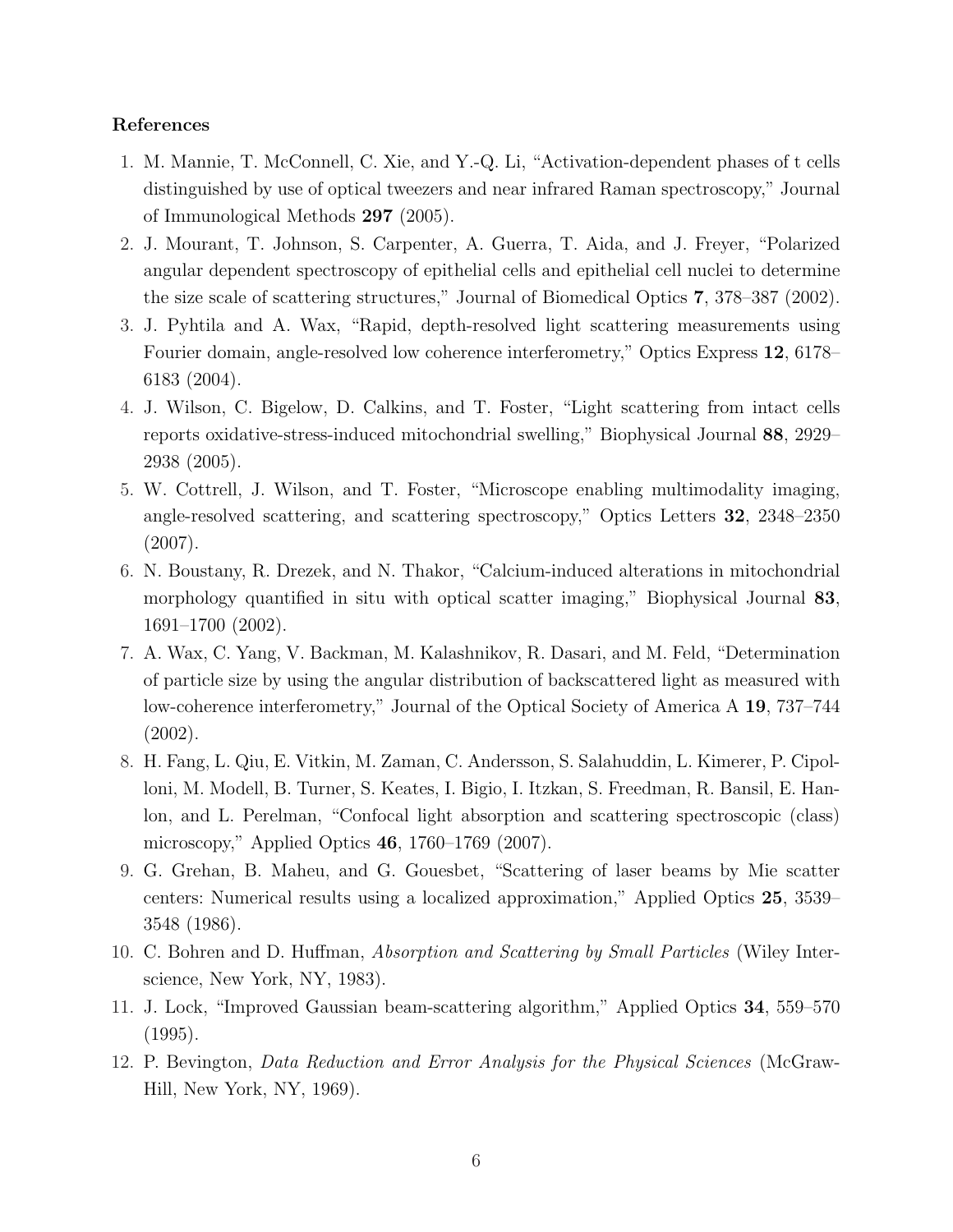- 13. B. Jasse, R. Chao, and L. Koenig, "Laser Raman scattering in uniaxially oriented atactic polystyrene," Journal of Polymer Science: Polymer Physics Edition 16, 2157–2169 (1978).
- 14. C. Xu, P. Carney, and S. Boppart, "Wavelength-dependent scattering in spectroscopic optical coherence tomography," Optics Express 13, 5450–5462 (2005).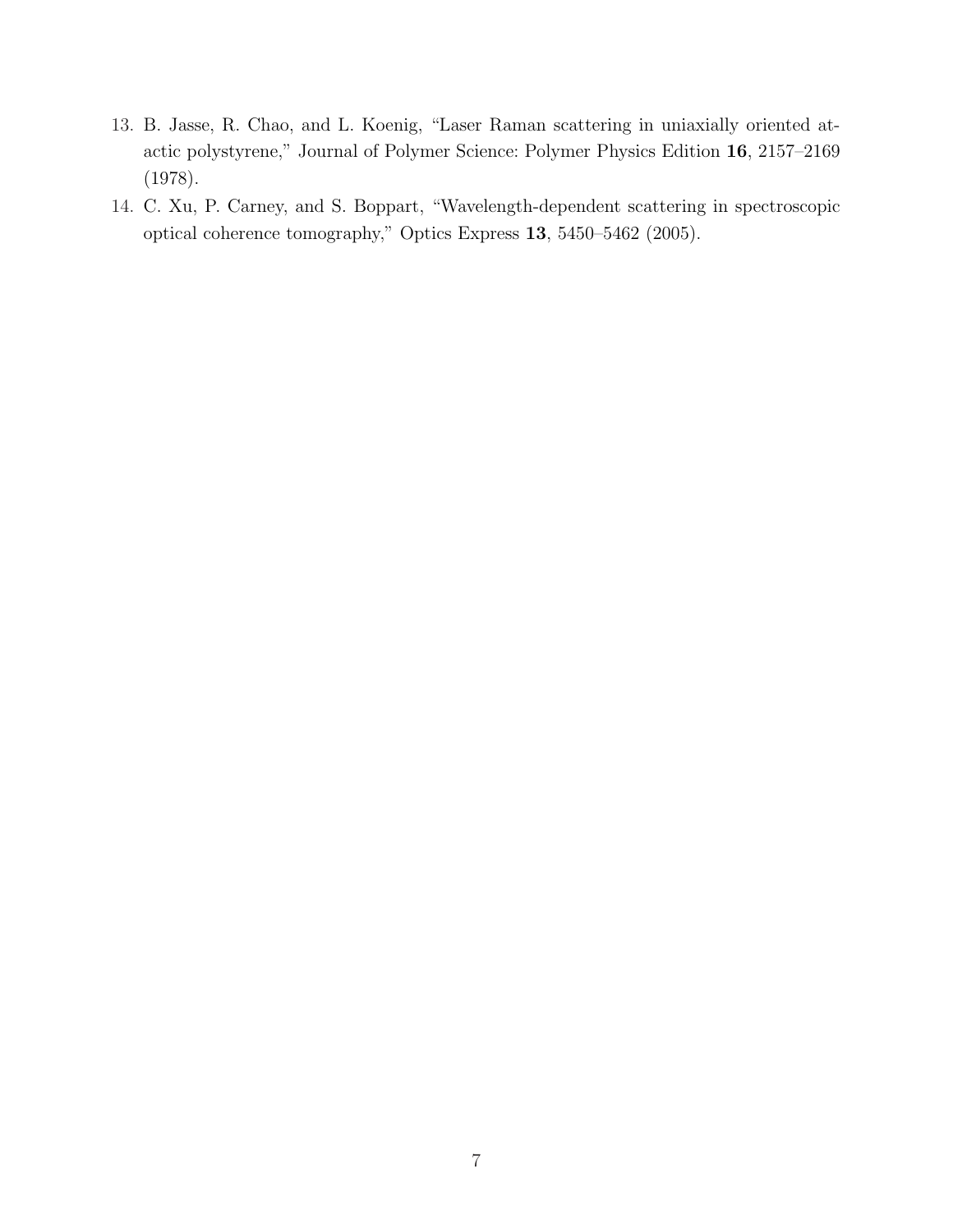## List of Figures

- 1 Schematic diagram of IRAM system.  $L = 785$  nm laser source,  $FBS =$  Fresnel beam-sampler, DBS = dichroic beam-splitter, HNF = holographic notch filter, NDF = neutral density filter,  $\mathcal{O}$  and  $\mathcal{O}'$  are the object and image planes, respectively, and  $\mathcal F$  and  $\mathcal F'$  are the microscope objective's Fourier plane and its image. Inset shows water immersion objective in contact with indexed matched teflon, with bead in chamber, suspended in water. . . . . . . . . . . . 9
- 2 (color online) (a-h) Experimental scattergrams and associated best-fit theoretical models using GLMT from  $4.266(a,b), 4.190(c,d), 2.019(e,f),$  and  $5.011(g,h)$ micron polystyrene beads. Grey scale runs from black low to white high (blue low to red high online). The artifacts in the center of the experimental data are caused by an intense back-reflection from the microscope objective. (i)  $\phi = 0^{\circ}$  cut-through of 2 dimensional data from scattergram (c) and theoretical fit for 4.190 micron bead. (j)  $1/\chi^2$  surface showing a strong peak at 4.18  $\mu$ m which was later refined to 4.190  $\mu$ m(k) Raman scattering spectrum from a polystyrene bead gathered simultaneously with elastic scattering data. (l) Mie theory scattergram for a 5.011 µm bead. . . . . . . . . . . . . . . . . . . 10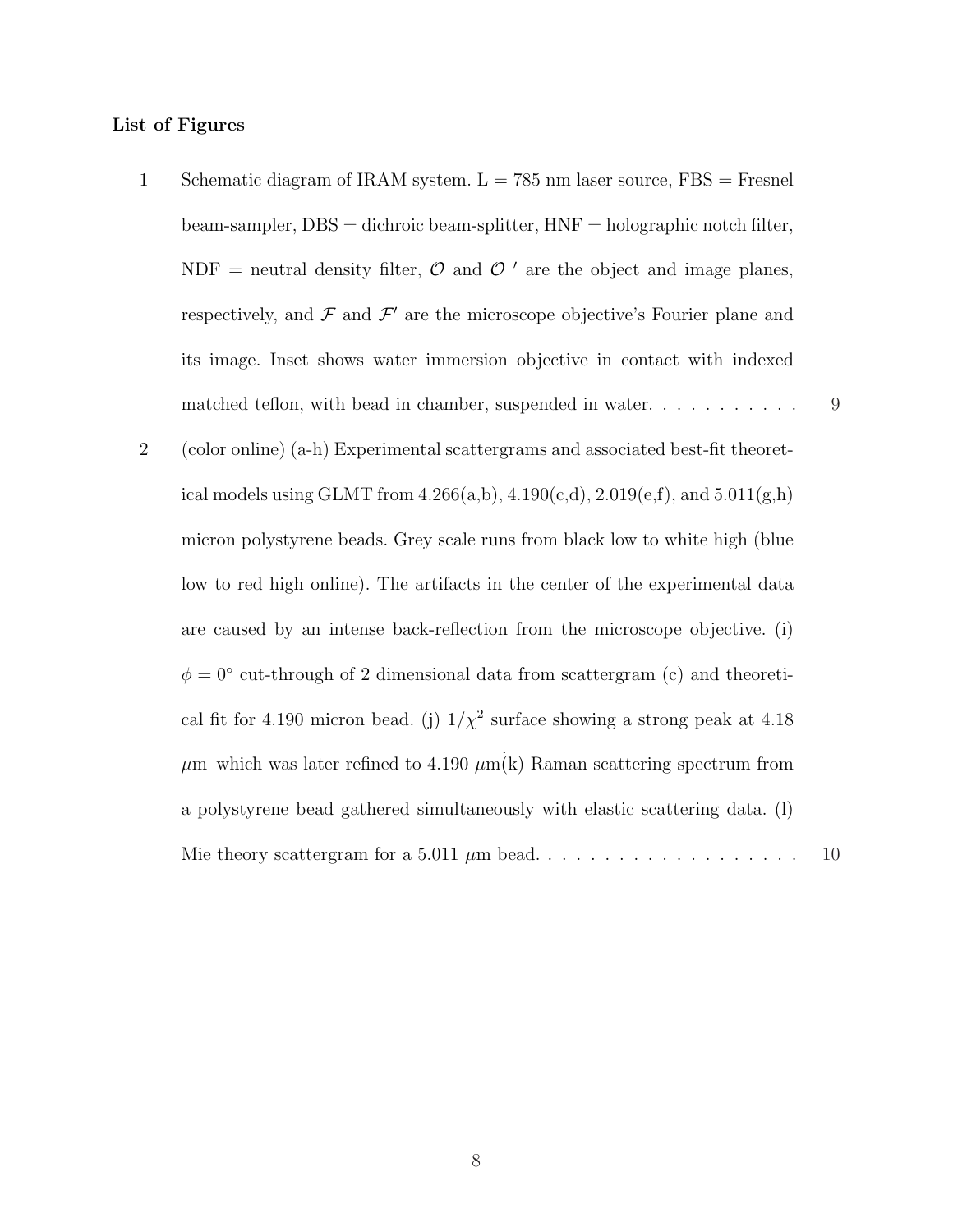

Fig. 1. Schematic diagram of IRAM system.  $L = 785$  nm laser source, FBS  $=$  Fresnel beam-sampler, DBS  $=$  dichroic beam-splitter,  $HNF =$  holographic notch filter, NDF = neutral density filter,  $\mathcal{O}$  and  $\mathcal{O}'$  are the object and image planes, respectively, and  $\mathcal F$  and  $\mathcal F'$  are the microscope objective's Fourier plane and its image. Inset shows water immersion objective in contact with indexed matched teflon, with bead in chamber, suspended in water.